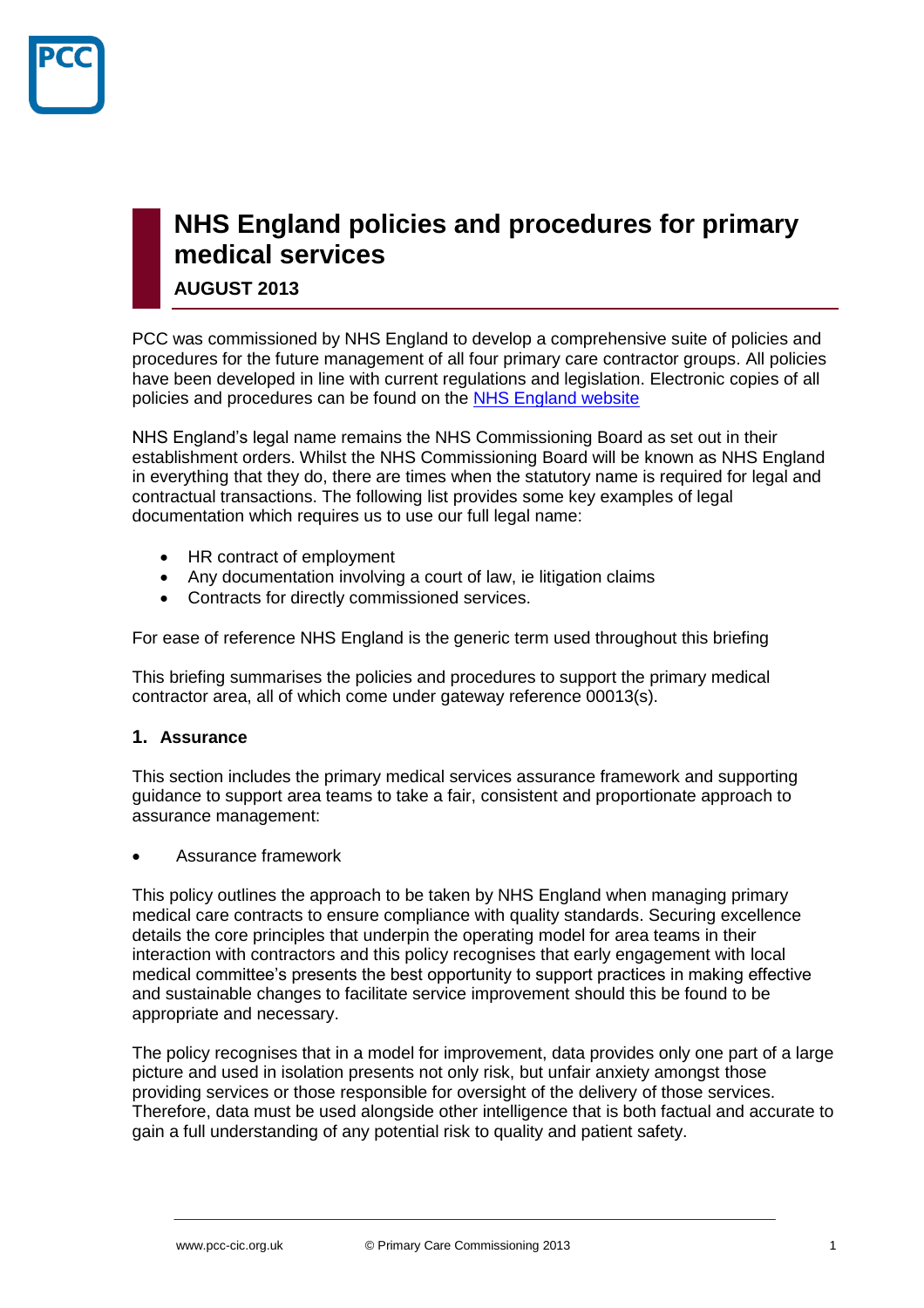Guidance to support delivery of the primary medical care assurance framework

This guidance provides an outline for assessing general practice through the normal contractual framework (eg personal medical services (PMS), general medical services (GMS) or alternative provider medical services (APMS)) and through a suite of general practice high level indicators. It sets out an approach to working with GP contractors and provides a guide to managing these where there is a potential or actual breach of contract.

# **2. Contractual management**

This section includes the policies for management of contractual variations, the end of time limited contracts and the regulatory processes that should be followed when considering the application of breach notices, contractual sanctions or when managing a termination of primary medical care contracts. Each policy provides example templates which may be used to support robust management of the necessary processes.

Managing contract breaches, sanctions and terminations

This policy aims to provide area teams with the processes to be undertaken to ensure a consistent approach is taken when a contract is considered to have been breached and when either contractual party are seeking to move to terminate the contract. This policy also includes the key considerations that must be given as a result of a termination notice particularly in respect of management of registered patients and safe and confidential handling of patient identifiable information and records.

Managing regulatory and contract variations

This policy describes the process to determine any contract variation, whether by mutual agreement or required by regulatory amendments, to ensure that any changes reflect and comply with national regulations so as to maintain robust contracts. Covered within this policy is information on:

- changes to contracting parties
- retirement of a contractor
- 
- 24 hour retirement<br>- partnership splits partnership splits
- practice mergers.
- Managing the end of time limited contracts

There are times when a time limited contract/agreement is required/preferable and for each contracting route, there are a range of issues that would need to be considered when that contract is due to reach its natural end. This policy aims to outline the consistent and proportionate approach to be taken by area teams when a time-limited medical services contract is coming to an end and includes a timescale for management of consultation, recommissioning or procurements leading up to the natural end date of a contract.

Managing a PMS contractors right to a GMS contract

This policy outlines the approach to be taken when a personal medical services (PMS) agreement holder exercises their right to a general medical services (GMS) contract in accordance with the PMS regulations 2004. While it is entirely possible for a primary medical services contractor to hold more than one form of contract, this policy details the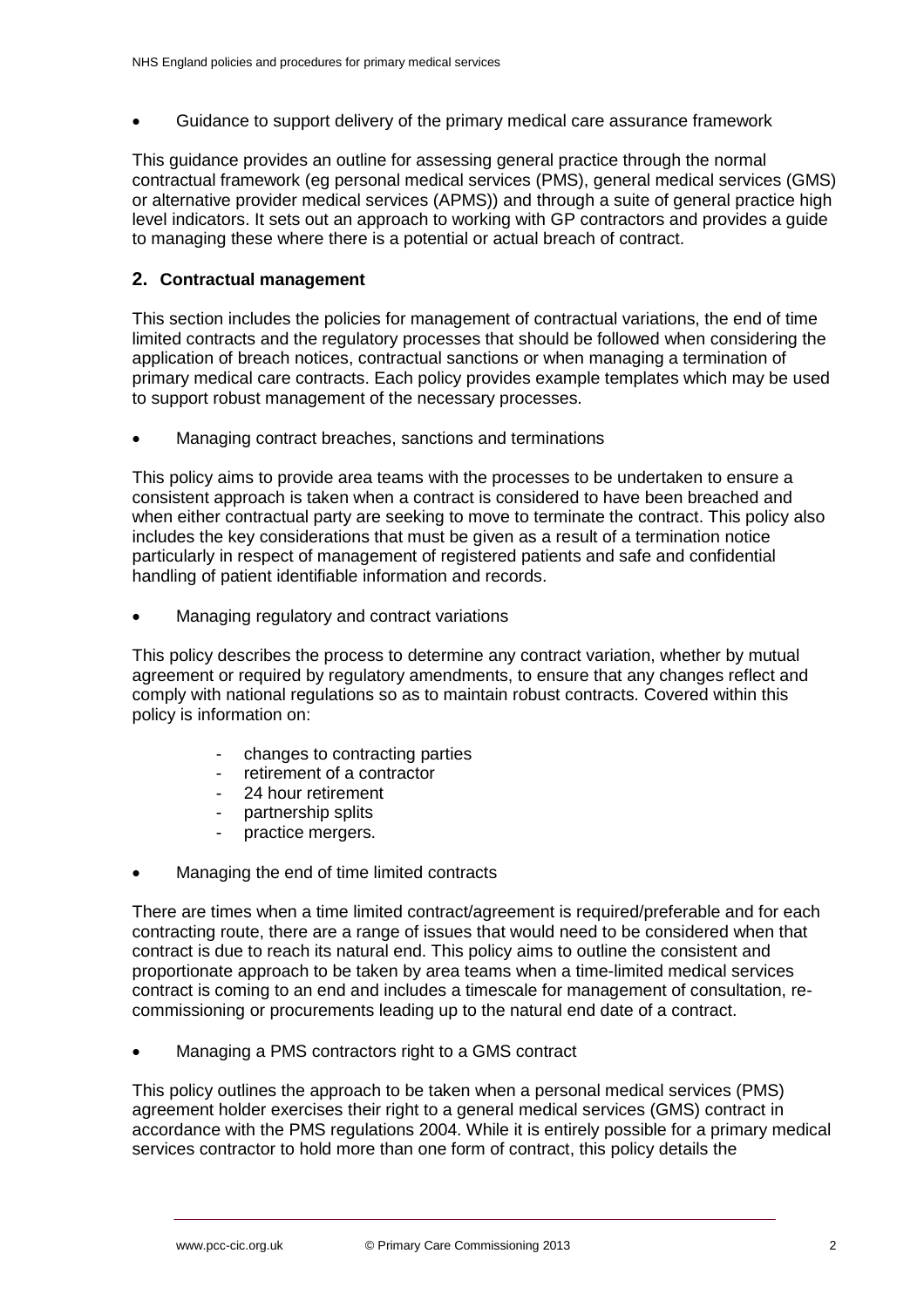arrangements for implementing a 'right to return' to GMS, resulting in the termination of the PMS agreement.

### **3. Operational**

This section includes policies for the fair, consistent and proportionate management of some of the most common operational matters arising in respect of primary medical care contracts. Each policy provides example templates which may be used to support robust management of the necessary processes

Branch closure

This guidance outlines the principles and provides detail of the steps required to process a branch closure across all primary medical care contracting routes and also provides example template application forms and communications.

Closed lists

This policy sets out the processes to be implemented when managing list closure applications and extension to closure. It provides example template application forms and communications to support the management of these processes

Death of a contractor

This policy outlines the procedures set out in regulations to be implemented following the death of a contractor in respect of primary medical services contracts and considers the actions to be addressed on termination of contract following the death of a single handed contractor.

List inflation

This policy outlines routine and targeted list maintenance processes to ensure that list variation does not exceed a nationally defined threshold for all general practices.

Patient assignment

This policy sets out the processes that need to be in place in respect of patient assignment to practice lists. It provides information regarding the grounds for practice refusal to register a new patient and potential difficulties that may arise following removal from a practice list along with the procedures to be followed in the event that patient assignment to a practice list is required.

Dispute resolution

This policy describes the action required when a contractor has requested to follow the dispute resolution process in relation to a decision that has been made or effected against their contract to deliver primary medical services.

## **4. Joint**

Joint policies are those which cover two of more of the primary care contract areas, namely medical, dental, eye care and pharmaceutical services.